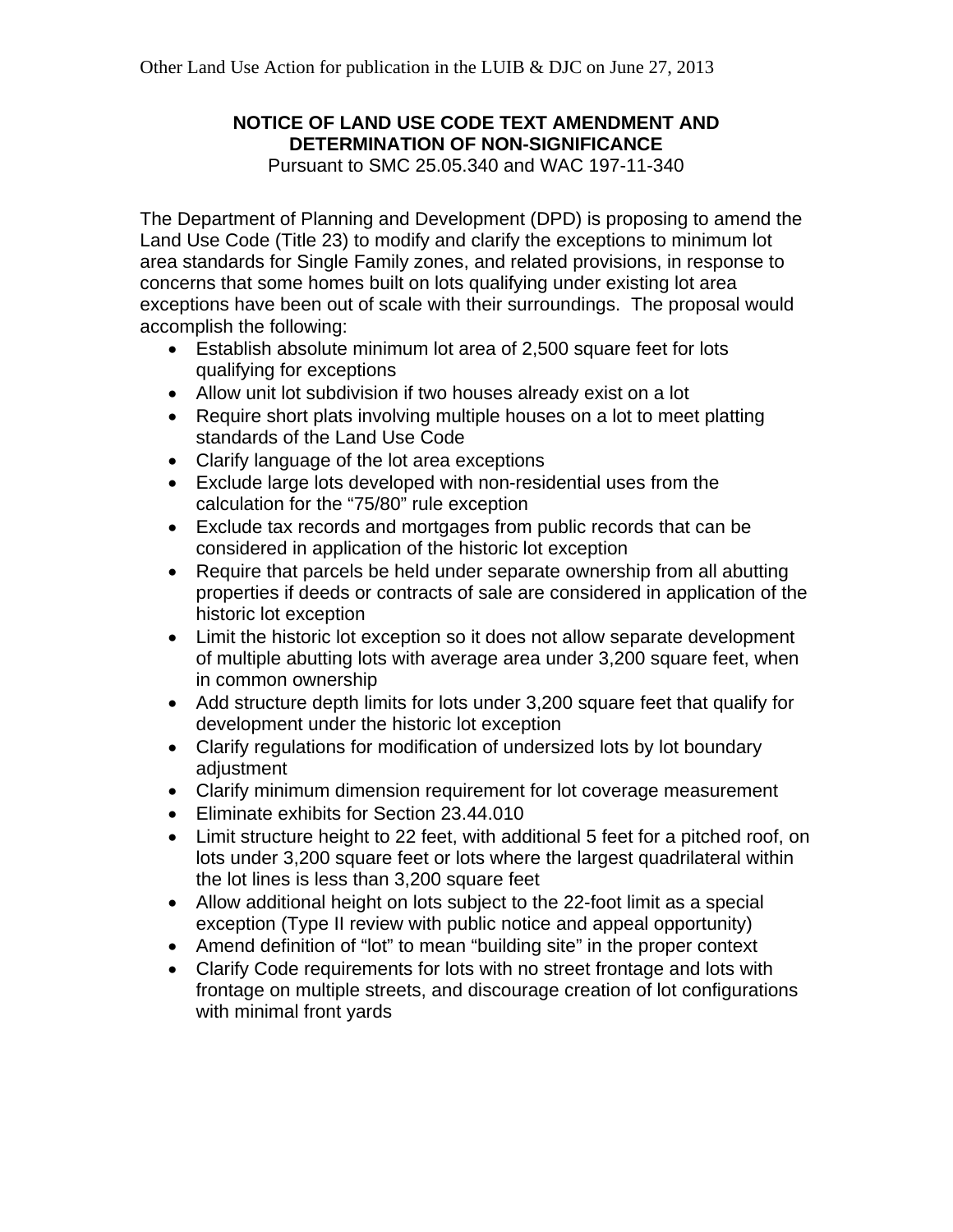# **ENVIRONMENTAL DETERMINATION**

After review of a completed environmental checklist and other information on file, DPD has determined that the amendments described above will not have a probable significant adverse environmental impact, and has issued a Determination of Non-Significance under the State Environmental Policy Act (no Environmental Impact Statement required).

## **HOW TO COMMENT**

Comments regarding this DNS or potential environmental impacts may be submitted through July 11, 2013. Comments may be sent to:

#### **City of Seattle, DPD Attn: Bill Mills PO Box 34019 Seattle WA 98124-4019**

#### **William.Mills@Seattle.Gov**

## **HOW TO APPEAL**

Appeals of the decision to issue a Determination of Non-Significance (DNS) must be submitted to the Office of the Hearing Examiner by 5:00 p.m. July 18, 2013. Appeals should be addressed to the Hearing Examiner and must be accompanied by an \$85.00 filing fee in a check payable to the City of Seattle. The appeal must be sent to:

> **City of Seattle Hearing Examiner PO Box 94729 Seattle WA 98124-4729**

#### **INFORMATION AVAILABLE**

Copies of the DNS and the proposal may be obtained from DPD's website at this link: http://bit.ly/19l6kta or at the DPD Public Resource Center, 700 5th Avenue, Suite 2000 in the Seattle Municipal Tower. The Public Resource Center is open 8:00 a.m. to 4:00 p.m. on Monday, Wednesday, and Friday, and 10:30 a.m. to 4:00 p.m. on Tuesday and